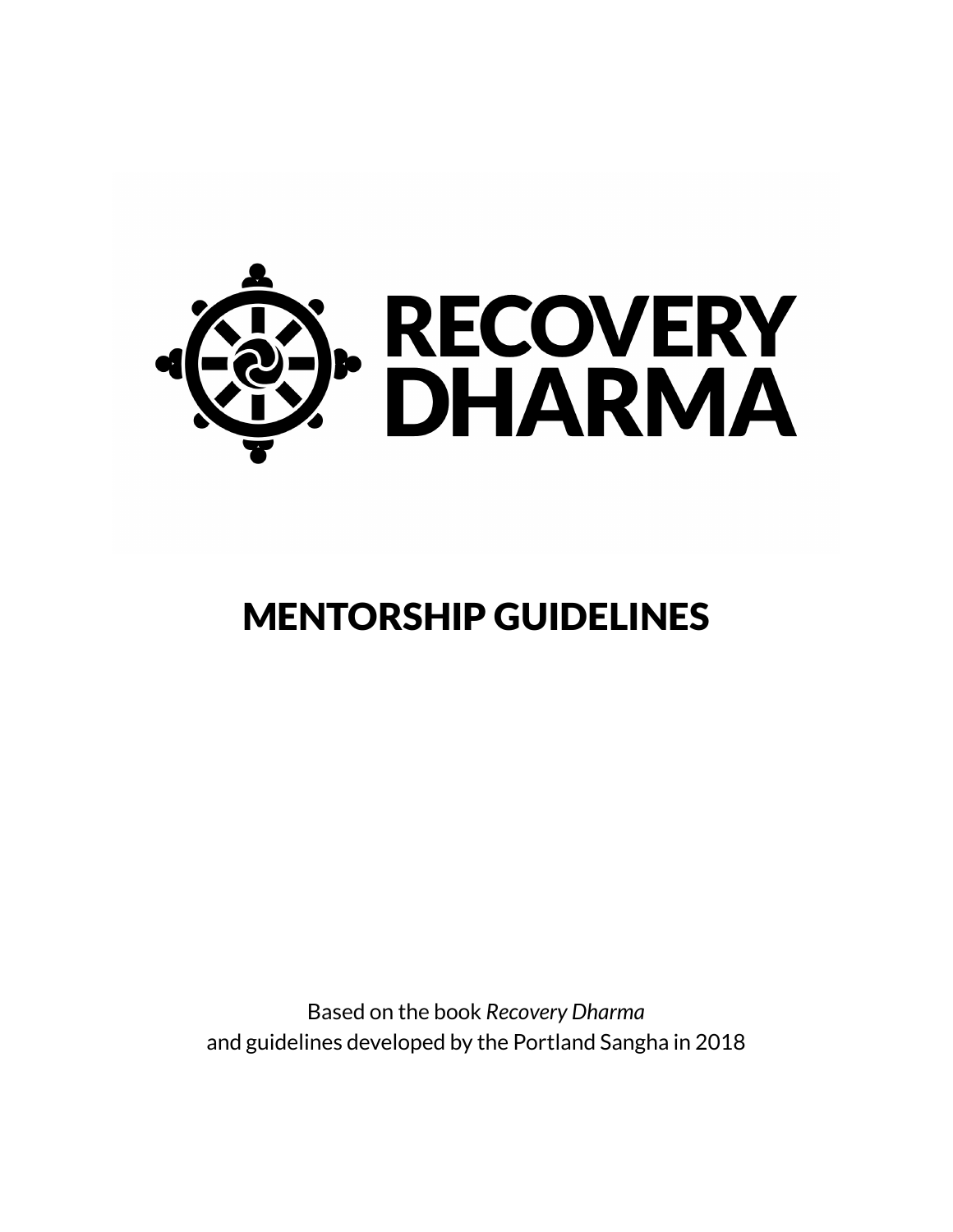## <span id="page-1-0"></span>TABLE OF CONTENTS

| <b>TABLE OF CONTENTS</b>            | $\mathbf{2}$ |
|-------------------------------------|--------------|
| <b>MENTORSHIP VOWS</b>              | 3            |
| <b>OVERVIEW</b>                     | 4            |
| <b>SUGGESTED MENTORSHIP PATHWAY</b> | 5            |
| <b>DEFINITIONS</b>                  | 6            |
| THE FOUR NOBLE TRUTHS               | 8            |
| <b>THE EIGHTFOLD PATH</b>           | 8            |
| THE FIVE PRECEPTS                   | 8            |
| <b>MENTORSHIP RESOURCES</b>         | 9            |

### **From "The Practice"**

**Inquiry and Investigation:** We explore the Four Noble Truths as they relate to our addictive behavior through writing and sharing in-depth, detailed Inquiries. *These can be worked with the guidance of a mentor, in partnership with a trusted friend, or with a group.* As we complete our written Inquiries, we undertake to hold ourselves accountable and take direct responsibility for our actions, which includes making amends for the harm we have caused in our past.

**Sangha, Wise Friends, Mentors:** We cultivate relationships within a recovery community, to both support our own recovery and support the recovery of others. After we have completed significant work on our Inquiries, established a meditation practice, and achieved renunciation from our addictive behaviors, we can then become mentors to help others on their path to liberation from addiction. Anyone with any period of time of renunciation and practice can be of service to others in their sangha. *When mentors are not available, a group of wise friends can act as partners in self-inquiry and support each other's* practice.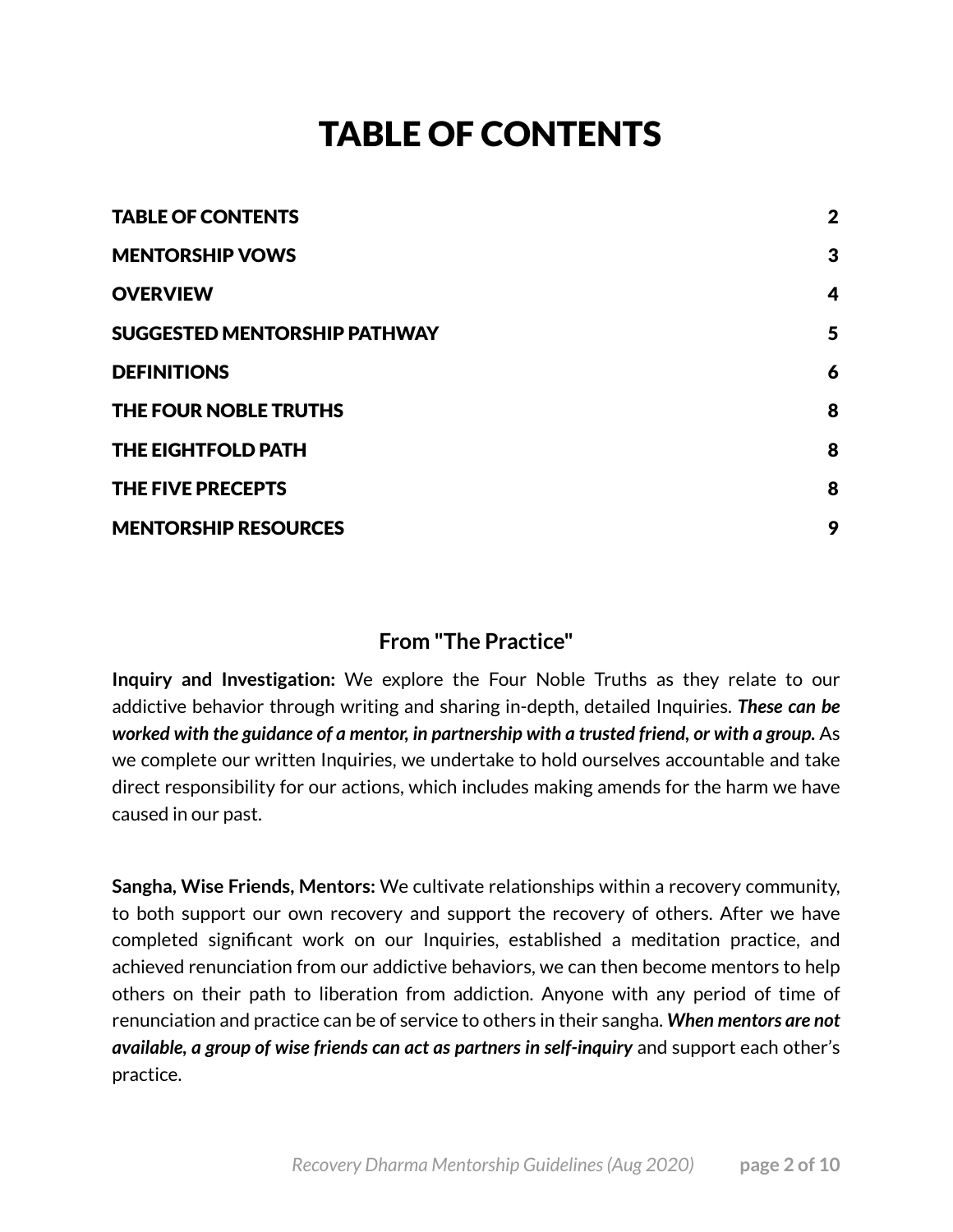## <span id="page-2-0"></span>MENTORSHIP VOWS

With the awareness that mentorship is a supportive collaboration in which each person must do the recovery work themselves, and that developing mutual trust and respect is essential to the relationship and process...

- I vow to actively engage in the Recovery Dharma program through continued renunciation, regular meditation practice, and written and verbal Inquiries. I will also undertake the trainings of the five precepts, looking beyond face value and deeply engaging with them.
- I vow to be ever mindful that my role as a mentor is non-authoritative; I will not act as a parent, social worker, therapist, or dharma teacher.
- I vow to listen with loving-kindness, curiosity, concentrated attention, nonjudgement, and open-mindedness. I will listen actively both to what is being said and how it is being said. I will ask open, supportive questions and will provide guidance in alignment with Wise Speech.
- I vow to gratefully regard mentorship as an act of generosity, service and mutual healing. I will also consider, clarify, and outwardly articulate my own boundaries to my mentee, or, if self-care needs arise.
- I vow not to establish a mentor/mentee relationship with someone with whom I could become sexually or romantically involved.
- I vow to revisit these commitments with fellow mentors and use them as prompts to investigate my relationship to my own recovery and to my mentees and their recovery process.
- I vow that, should I relapse, I will take refuge in sangha, ask for help, and we will collectively decide the next right action in regard to my relationships with mentees.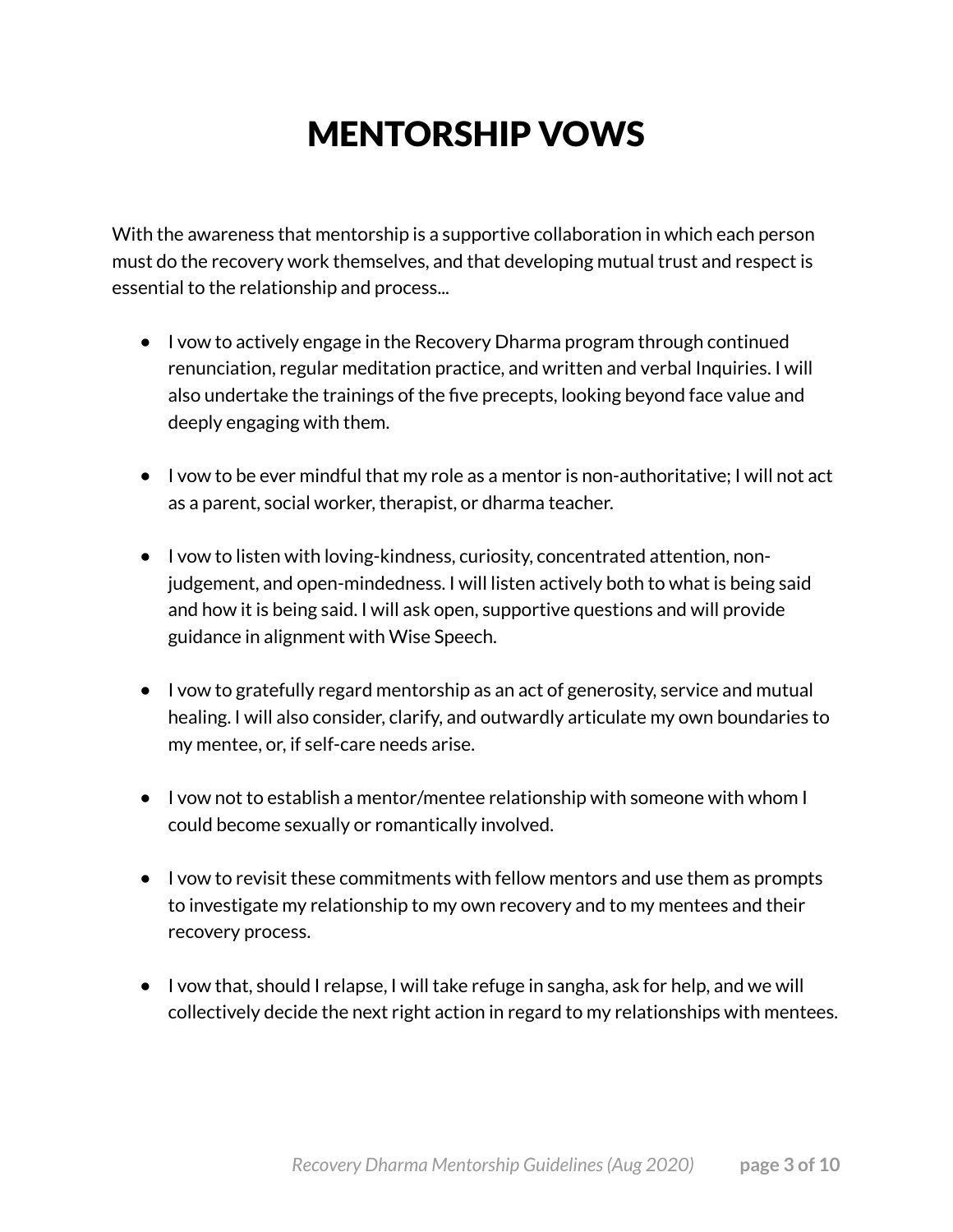## <span id="page-3-0"></span>**OVERVIEW**

- This document provides a framework for all those seeking recovery from addictions using the principles and practices found in the book *Recovery Dharma* and the teaching of the Buddha.
- To foster this mentorship idea, meeting announcements should include the offer of mentorship within the members to anyone seeking mentorship. If no Mentor is available, members can mentor each other.
- Once someone expresses an interest in being mentored, or being a Mentor, every effort should be made to connect a Mentor with a potential Mentee as soon as possible.
- When you commence, begin by reading the *Recovery Dharma* book together and help them establish a regular meditation practice.
- The intention is for mentors/mentees to develop a working understanding of the Four Noble Truths and to learn, practice and apply the principles outlined in the Eightfold Path. Emphasizing the importance of thinking, speaking and acting in a skillful way leads to the liberation from suffering which is of benefit to self and others.
- If there are very few or no members in your community with sufficient experience *(see Definitions)* you may be able to find a Mentor by connecting with others online, or with other Recovery Dharma communities in other cities/states.
- Do not cause harm in the mentorship relationship. When you suspect or know that you have caused harm, apologize and ask for forgiveness, seeing mistakes and/or criticisms as non-personal and an opportunity to examine my own ego and behaviors.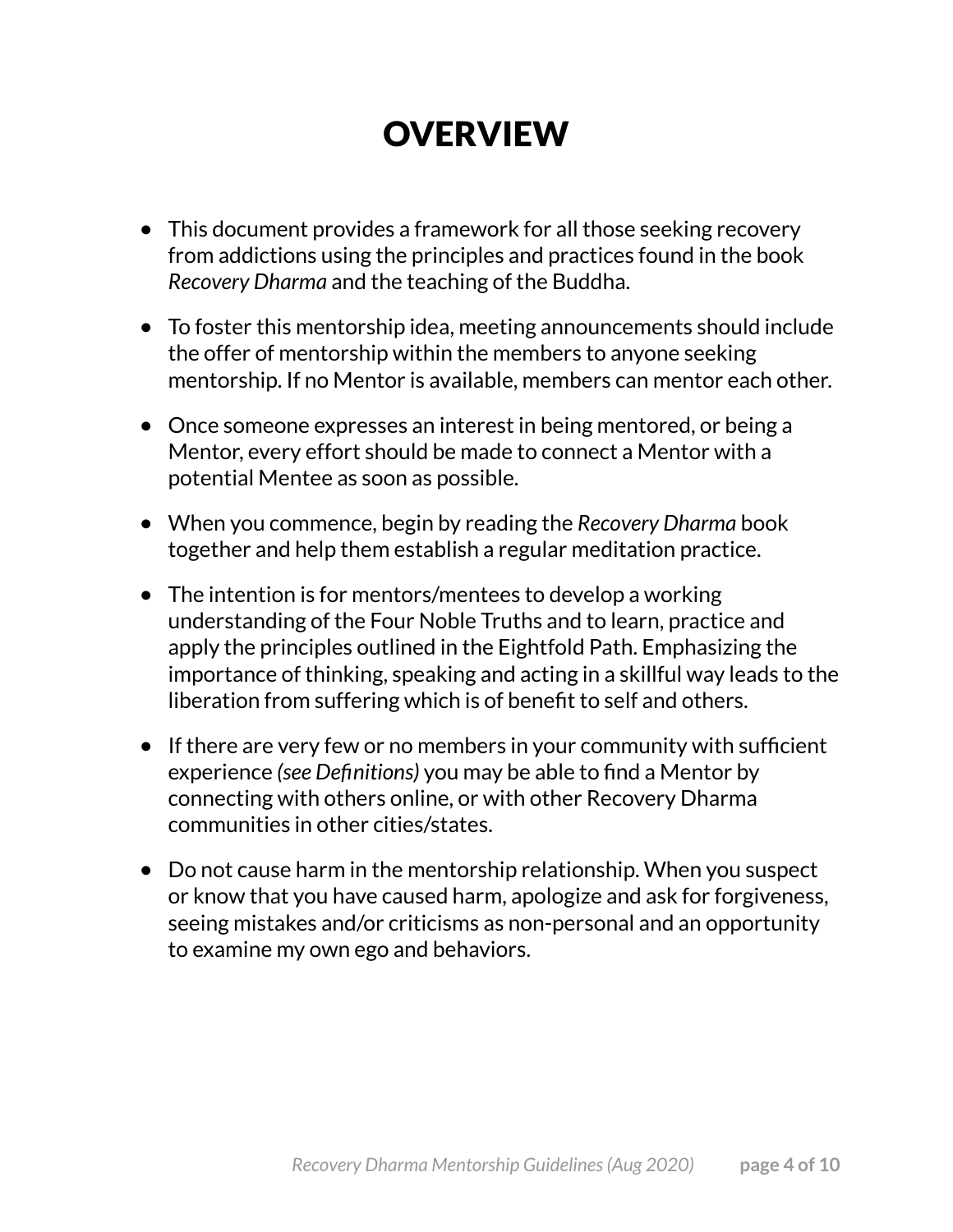## <span id="page-4-0"></span>SUGGESTED MENTORSHIP PATHWAY

- Hear their story, where they are in recovery and what attracted them to Recovery Dharma.
- Agree that you will meet in person, online, or by phone regularly.
- Explain the Three Jewels: Traditionally, Buddhists commit to the path of awakening by taking refuge in our own potential for awakening (*Buddha*), truth/teachings (*Dharma*), and community (*Sangha*).
- Read and discuss the Four Noble Truths, Eightfold Path, and Five Precepts.
- Have a copy of the book *Recovery Dharma*. Here is a link to the free version if the printed copy is not available: [https://recoverydharma.org/](https://recoverydharma.org/book) [book](https://recoverydharma.org/book)
- Attain these commitments from the mentee:
	- Establishment of a daily meditation practice. Mentees may wish to attend Buddhist meditation groups in their area.
	- Attendance at meetings on a regular basis. Newer members may be encouraged to attend other abstinence-based meetings/ programs.
	- The study of and processing through the Inquiries via writing and sharing.
- Establish an accountability system to review progress and questions regarding meditation, meetings, and Inquiries.
- Work with them on making their amends.
- When a mentee has an established practice, continuous sobriety, and completed significant work on their Inquiries they may begin mentoring others.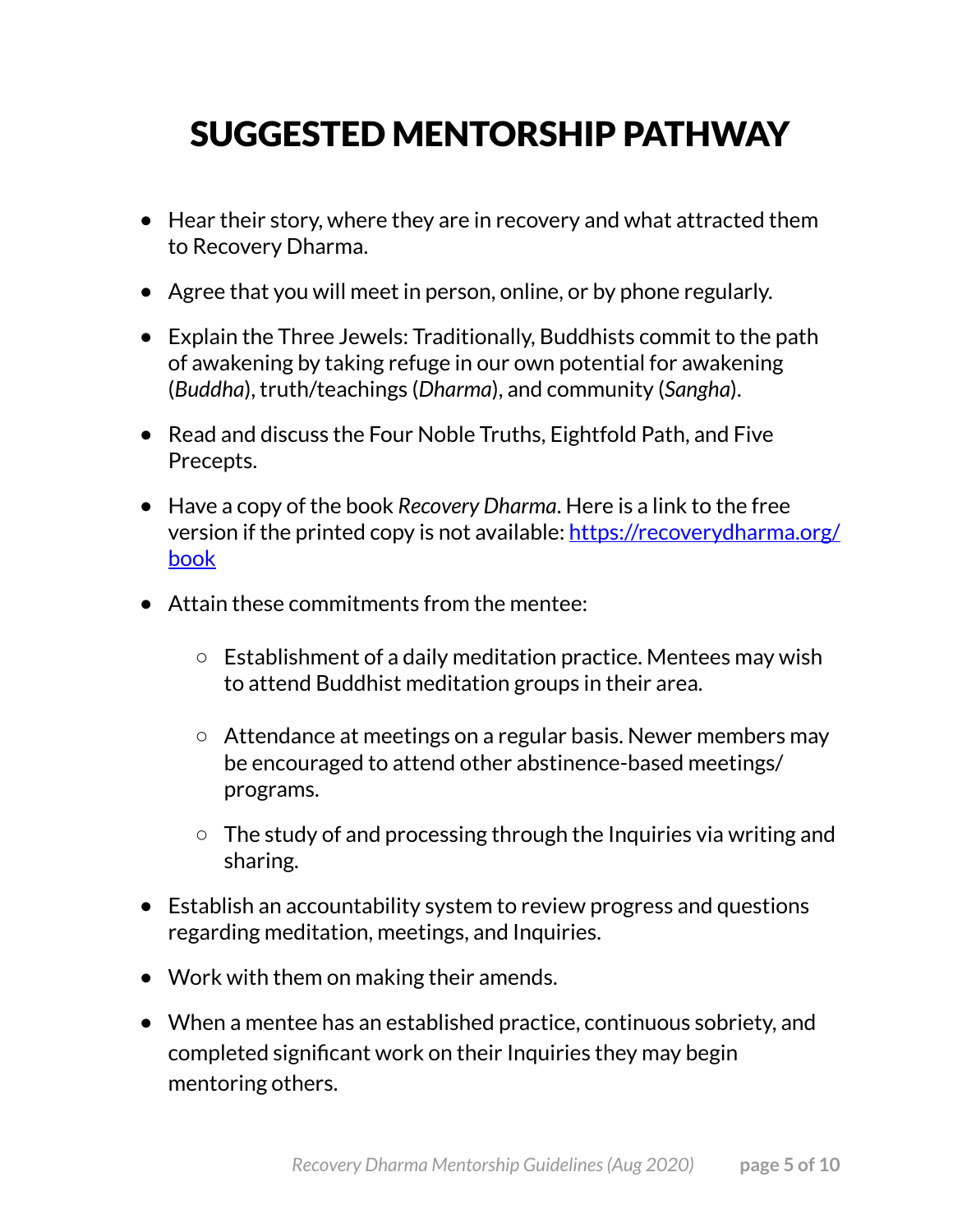# <span id="page-5-0"></span>**DEFINITIONS**

**ADDICTION** - The repetitive process of habitually satisfying cravings to avoid, changes, or control the seemingly unbearable conditions of the present moment. This process of craving and indulgence provides short-term relief but causes long-term harm. It is almost always a source of suffering for both the addict and others.

### **MENTEE** - One who

- would like help learning the process.
- is open to spiritual growth.
- is willing to collaborate on a plan, understands expectations, and commits to them.
- is willing to go into this knowing spiritual growth and recovery require individual effort.
- is willing to commit to the interior work as outlined by the inquiries
- is willing to be a Wise Friend *(see Definitions)*.
- follows the Five Precepts

### **MENTOR** - One who

- has more experience and comfort with recovery/Buddhist practice.
- is willing to collaborate on a plan, set expectations, and commit to them.
- has an established regular meditation practice.
- has completed significant work on our Inquiries.
- has read the entire book *Recovery Dharma*.
- is willing to share their experience and offer suggestions based on what has worked for them.
- is willing to be a Wise Friend *(See Definition)*.
- follows the Five Precepts
- is willing to establish times of availability on a regular schedule. (Set boundaries)
- remembers that the Mentor wasn't responsible for the Mentee's addiction nor is the Mentor responsible for the Mentee's renunciation.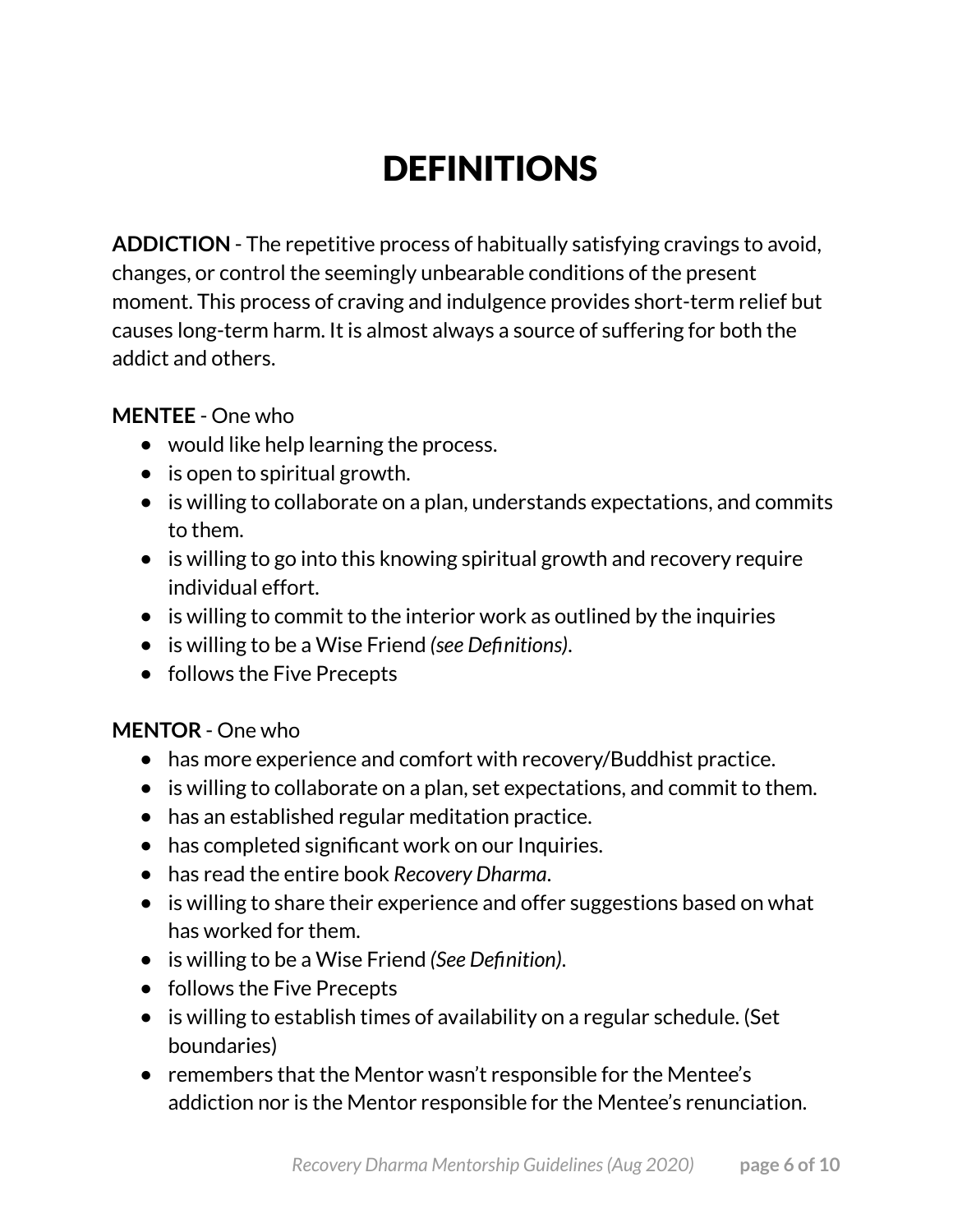● remembers that Mentors are not mental health professionals, bankers, crisis interventionists or taxi drivers.

**MENTORSHIP GROUP** - A group of people who are working together as a Mentor/Mentee dynamic and agree to journey through the inquiries together until they are completed. This is an idea sprung from the reality that many people in Recovery Dharma are new to recovery, new to the program, and the program itself is young and growing. This allows members to commit to the path of practice when Mentors are not readily available.

**RECOVERY** - A process of healing the underlying conditions that lead to addiction. It is establishing and maintaining the practice of abstaining from satisfying the cravings for the substances and behaviors that we have become addicted to. Recovery is also the ability to inhabit the conditions of the present reality, whether pleasant or unpleasant.

**REFUGE** - A safe place, a place of protection—a place that we go to in times of need, a shelter.

**RENUNCIATION** - The practice of abstaining from harmful behaviors.

**WISE FRIEND (***kalyāṇa-mitta***)** - *can be translated as "wise friend."* This implies a working relationship between members that are walking this path together. Work on your inventories together, support each other, be open to sharing a different perspective and be open to the other's experience. Be reciprocal. A Mentor is a Wise Friend, but a Wise Friend is not necessarily a Mentor. This is a personal, supportive relationship with another member actively engaged in the Recovery Dharma program freely sharing their journey through the Four Noble Truths and Eightfold Path as outlined in *Recovery Dharma* with whom they can regularly connect, check in, and share in life's many joys and sorrows.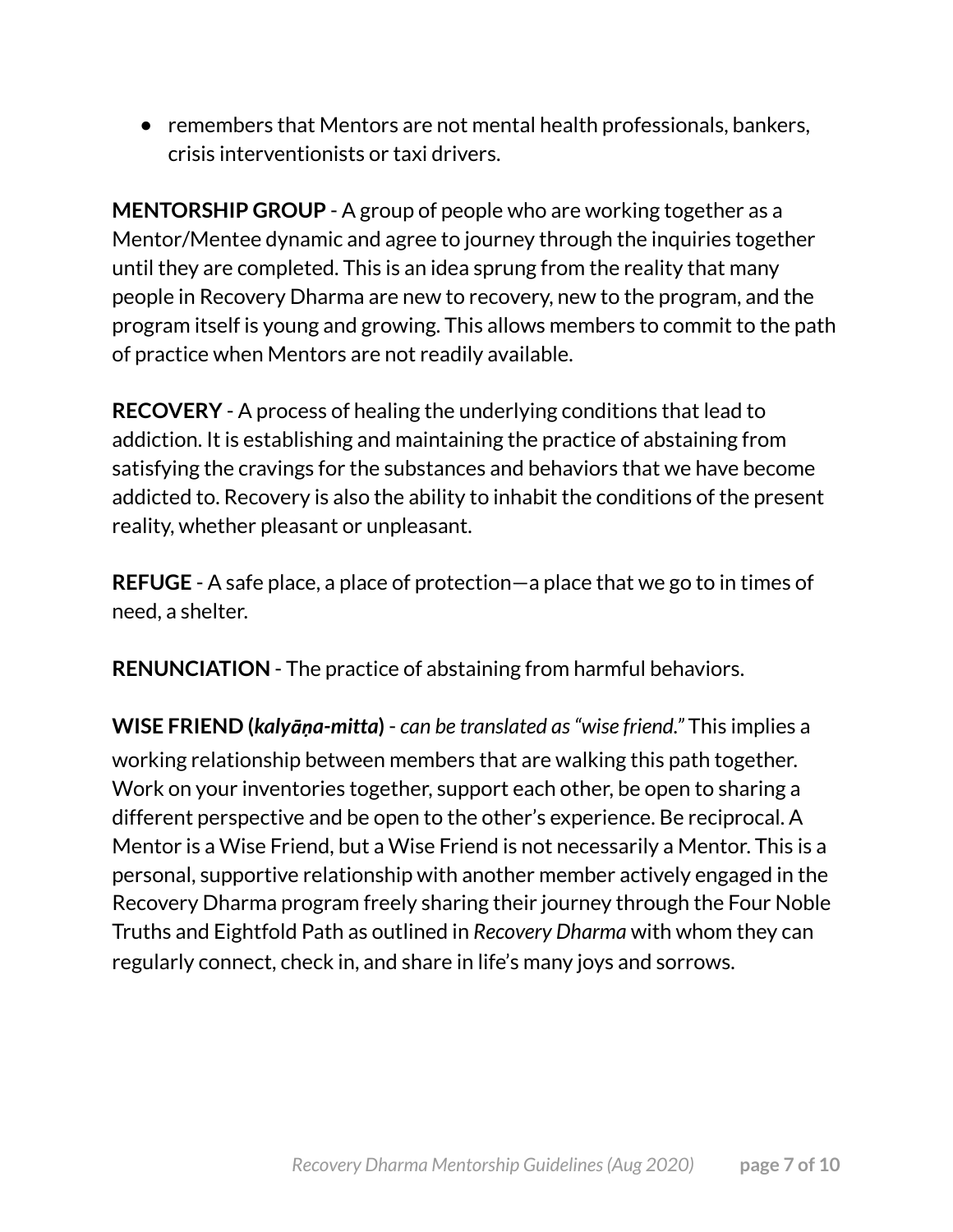# <span id="page-7-0"></span>THE FOUR NOBLE TRUTHS

## **1. There is suffering.**

We commit to understanding the truth of suffering.

## **2. There is a cause of suffering.**

We commit to understanding that craving leads to suffering.

## **3. There is an end to suffering.**

We commit to understanding and experiencing that less craving leads to less suffering.

## **4. There is a path that leads to the end of suffering.**

We commit to cultivating the path.

# <span id="page-7-1"></span>THE EIGHTFOLD PATH

- 1. Wise Understanding
- 2. Wise Intention
- 3. Wise Speech
- 4. Wise Action
- 5. Wise Livelihood
- 6. Wise Effort
- 7. Wise Mindfulness
- 8. Wise Concentration

# <span id="page-7-2"></span>THE FIVE PRECEPTS

- **1.** We set the intention to refrain from destroying living creatures.
- 2. We set the intention to refrain from taking what is not given.
- **3.** We set the intention to refrain from sexual misconduct.
- 4. We set the intention to refrain from unwise speech.
- 5. We set the intention to refrain from substances and behavior which cloud our awareness.